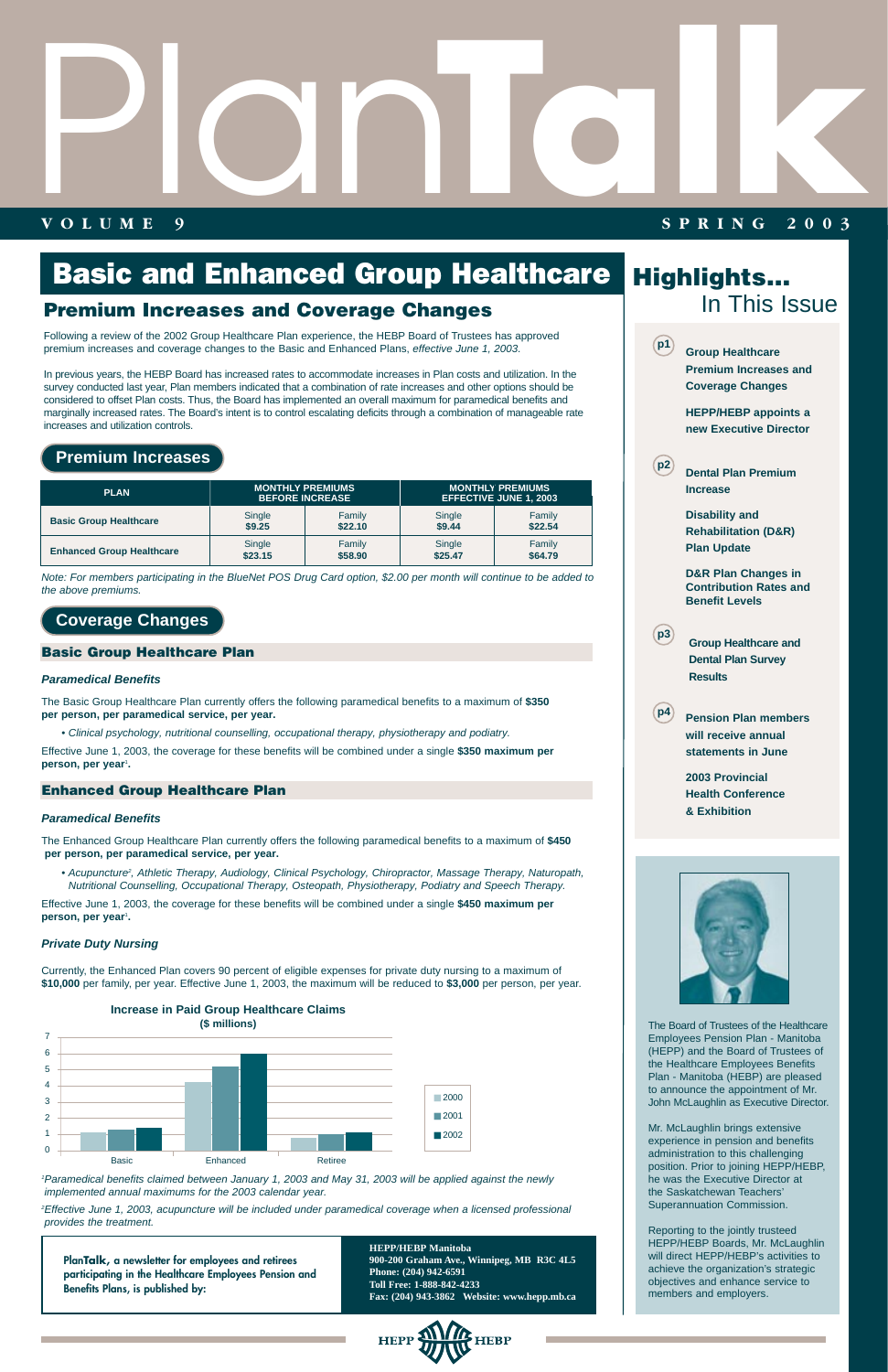## The Inside Story **Benefits**

#### **Dental Plan**

#### **Disability & Rehabilitation Plan**

The HEBP Board of Trustees has approved a Dental Plan premium increase effective June 1, 2003. The increase is necessary to offset the Manitoba Dental Fee Guide adjustment and the rise in claims paid.

#### **Premium Increase**

|                        | <b>MONTHLY PREMIUMS</b><br><b>BEFORE INCREASE</b> | <b>MONTHLY PREMIUMS</b><br><b>EFFECTIVE JUNE 1, 2003</b> | <b>DIFFERENCE</b> |
|------------------------|---------------------------------------------------|----------------------------------------------------------|-------------------|
| <b>Single Coverage</b> | \$21.40                                           | \$23.54                                                  | \$2.14            |
| <b>Family Coverage</b> | \$62.50                                           | \$68.76                                                  | \$6.26            |

50% of these premiums are paid by the employer at most facilities. For most employees, the new deduction will begin on their second pay in May.

On June 1, 2002 the Long Term Disability (LTD) Plan became fully self-insured and is now administered in-house at HEBP under the new name HEBP Disability and Rehabilitation (D&R) Plan.



If you require further information regarding premium increases or coverage changes, please contact HEBP:

**Phone: (204) 942-6591 Toll-free: 1-888-842-4233 Email: info@hepp.mb.ca**

#### **Update**

The overall goal of the program is to provide coverage and support for members who are unable to work due to a disability.

HEBP staff coordinates claim assessment, rehabilitation programs and claim payments for disabled plan members with claims incurred on or after June 1, 2002. This includes the development and implementation of effective and timely return to work programs in partnership with members, employers and unions.

D&R staff is committed to treating members and stakeholders with respect and dignity while providing:

- A non-adversarial approach
- Confidential, professional, fair, objective and timely services
- Open communication
- Flexibility and innovation in creating individualized rehabilitation and return to work programs
- Leadership in championing Disability Management issues

An update on the D&R Plan's first year will be provided this fall.

#### **Changes in Premium Rates and Benefit Levels**

The HEBP Board of Trustees approved changes to Disability and Rehabilitation (D&R) Plan premium rates and benefit levels, **effective April 1, 2003** to ensure the Plan remains viable into the future.

Complete information regarding the changes was provided in a notice to members in February 2003. Following is a summary of the changes.

#### **Changes to Premium Rates**

• Effective April 1, 2003, D&R Plan premium rates increased to 2.3 percent from 2 percent of basic earnings for each covered member. Note: HEBP is not responsible to adjust the amounts paid by each party (employees and employers).

#### **Changes to Benefits**

• Benefit payments for members with a date of disability on or after April 1, 2003 will be **60 percent** of gross basic monthly earnings. Members with a date of disability prior to April 1, 2003 will continue to be paid **66 2/3 percent** of gross basic monthly earnings.

• For members with a date of disability on or after April 1, 2003, monthly disability benefits will be reduced by retirement benefits from the Healthcare Employees Pension Plan (HEPP), if they are eligible for an unreduced pension.

• For members with a date of disability on or after April 1, 2003, the "own occupation period" will be reduced to include the 119-day elimination period and the following 20 months (a total of **24 months**). Note: For members with a date of disability prior to April 1, 2003, **28 months** applies (119-day waiting period and the following 24 months). During the "own occupation period", members must meet the definition of disability defined by the Plan and be unable to perform a substantial or essential part of the regular duties of their job due to a medical condition as certified by a medical doctor to qualify for benefits.



#### **Updates to Benefits Brochures**

New brochures outlining the main features of the Disability and Rehabilitation (D&R) Plan have been distributed to facilities for new employees. Updated information is also available in the D&R section of HEPP/HEBP's website: www.hepp.mb.ca

All HEPP/HEBP benefits brochures are currently being updated and re-designed to provide members with more information. The new brochures will be released this fall.

#### Welcome!

Arborg & District Seniors Resource Council Inc. has recently joined HEPP/HEBP. The continuing expansion of participating facilities means increased portability of pension and benefits for our members throughout Manitoba.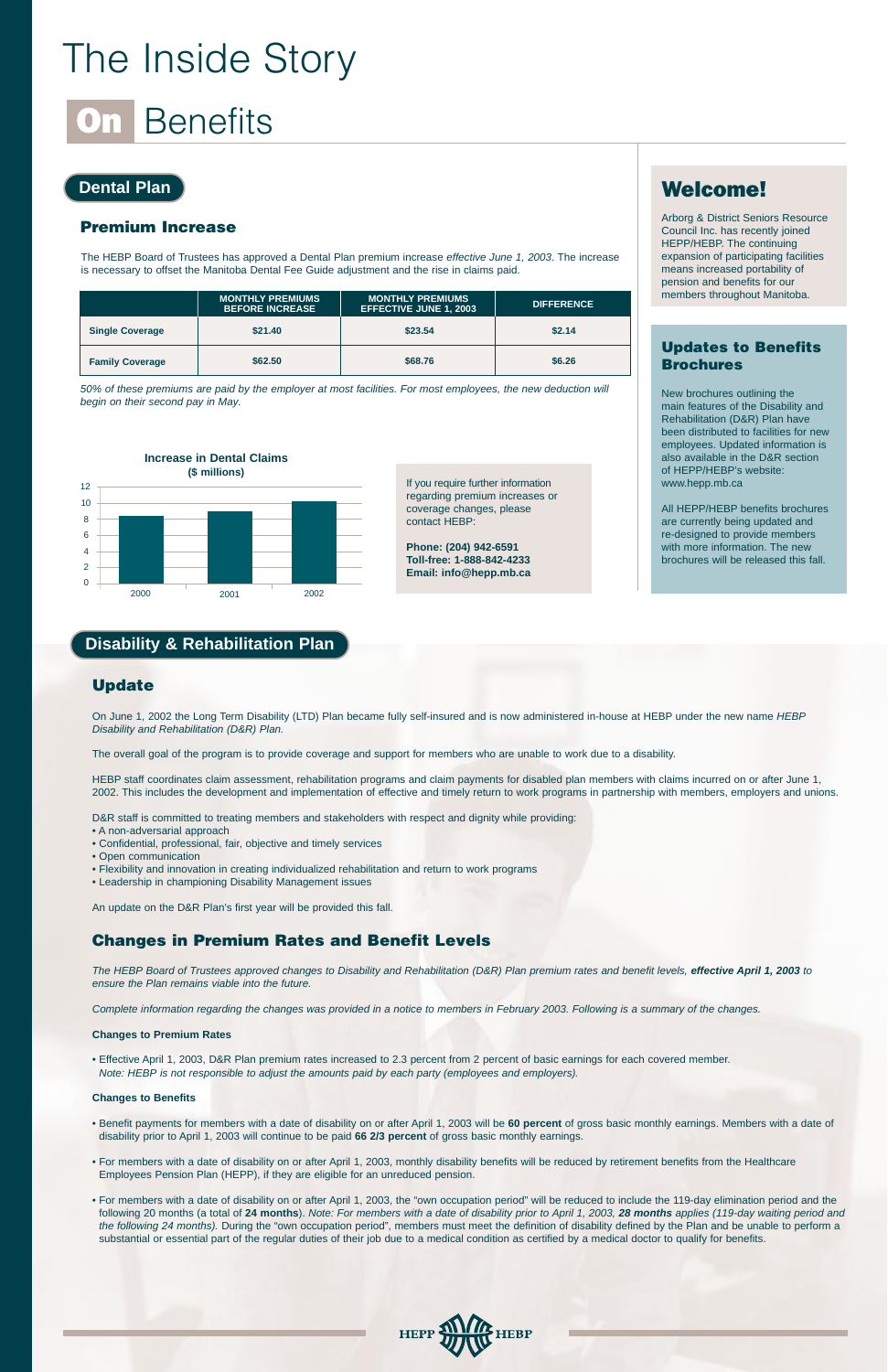## The Inside Story

## **Benefits**

A survey was distributed to all Group Healthcare and Dental Plan members in July 2002 to obtain feedback on benefits and services.

We would like to thank all respondents. A total of 5,744 completed surveys out of the 20,702 mailed were returned to HEBP, representing over 27 percent of Group Healthcare Plan members.

Following is a summary of the survey results. The results were considered by the HEBP Board of Trustees in their recent decision to adjust premiums and benefits to offset increases in paid claims, and will assist in future planning.

**Would you consider the creation of a single plan to take the place of the existing plans with coverage and premiums somewhere between the existing two plans?** 



#### **Group Healthcare Plan**

## Member Feedback

#### **Group Healthcare and Dental Plan Survey Results**

**How much would you be willing to pay to maintain the current Basic Healthcare coverage?** 



**Would you agree with a change to an overall paramedical benefit maximum with one total maximum for paramedical benefits per year?**



**Would you be willing to pay slightly higher premiums if coverage was increased to 60 percent from 50 percent of eligible charges for major dental treatment?**

• Respondents rated prescription drug coverage, vision care, ambulance/hospital and travel healthcare as the benefits most important to them.



- Athletic therapy, private duty nursing, podiatry/foot care and chiropractic benefits were rated as the least important benefits to respondents.
- 56 percent of respondents with the BlueNet Point of Sale Drug Card did not want to see the card cancelled. Some comments strongly opposed cancellation of the card.
- 57 percent of respondents who are Enhanced Plan members with a child/children age 18 or under said they would agree with reducing the child vision benefit to \$150 every two years from \$150 each year.

#### **Plan Cost**

#### **Dental Plan**

**How much would you be willing to pay to maintain the current Enhanced Healthcare coverage?**



• Respondents indicated that a combination of options should be considered to offset increases in paid claims. The two options favored were to continue to increase premiums as necessary and to introduce deductibles. Respondents did not want to see benefits reduced or lower percentages of benefits covered.



- 80 percent of respondents would not want to pay slightly higher premiums to increase the lifetime maximum for orthodontic treatment for dependent children under age 18 to \$1,250 from \$1,000.
- Respondents would prefer to see a combination of increasing premiums as necessary and introducing deductibles to offset increases in paid claims.

#### **Communications**

- 80 percent of respondents indicated that the Plan information booklets give them a lot or somewhat of a better understanding of the benefits available to them.
- Most respondents prefer to receive Plan information in booklets, newsletters and fact sheets over annual reports, email and the website.
- 84 percent of respondents prefer Plan information to be mailed to their homes.

If you have a comment or a suggestion for **PlanTalk**, please contact us at:

**PlanTalk** HEPP/HEBP Manitoba 900-200 Graham Ave., Winnipeg, MB R3C 4L5 Phone: (204) 942-6591 Toll Free: 1-888-842-4233 Fax: (204) 943-3862 Website: www.hepp.mb.ca Email: communications@hepp.mb.ca



#### **We Appreciate Your Feedback**